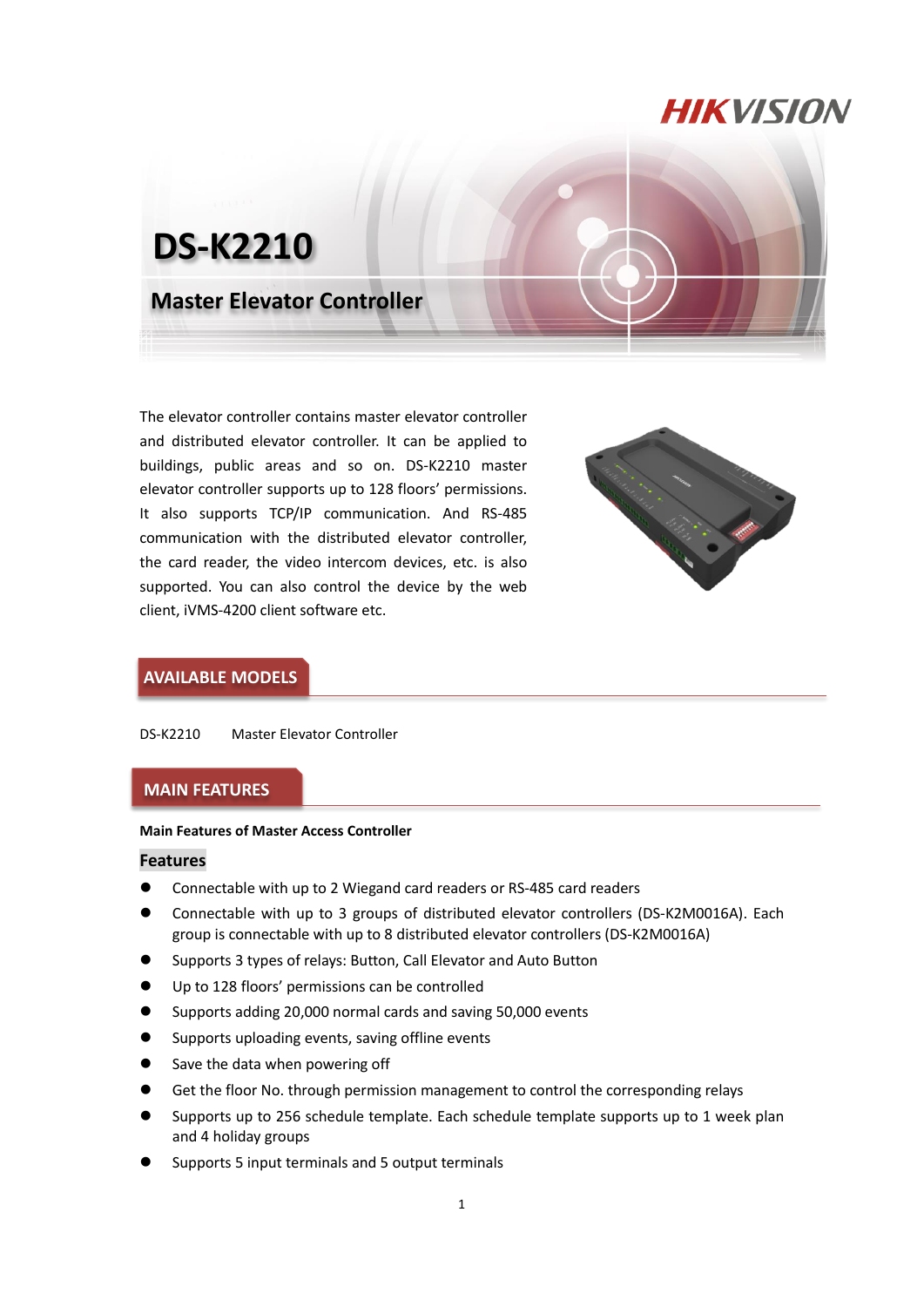- Event input and output
- Multiple authentication modes: Card, Fingerprint, Card and Fingerprint, Card and Password, Employee ID and Password, Super Password and Duress Code.
- Remote control via the web client and the iVMS-4200 client software
- Supports NTP time synchronization, manually time synchronization, auto time synchronization.
- Watchdog and Tamper-proof function